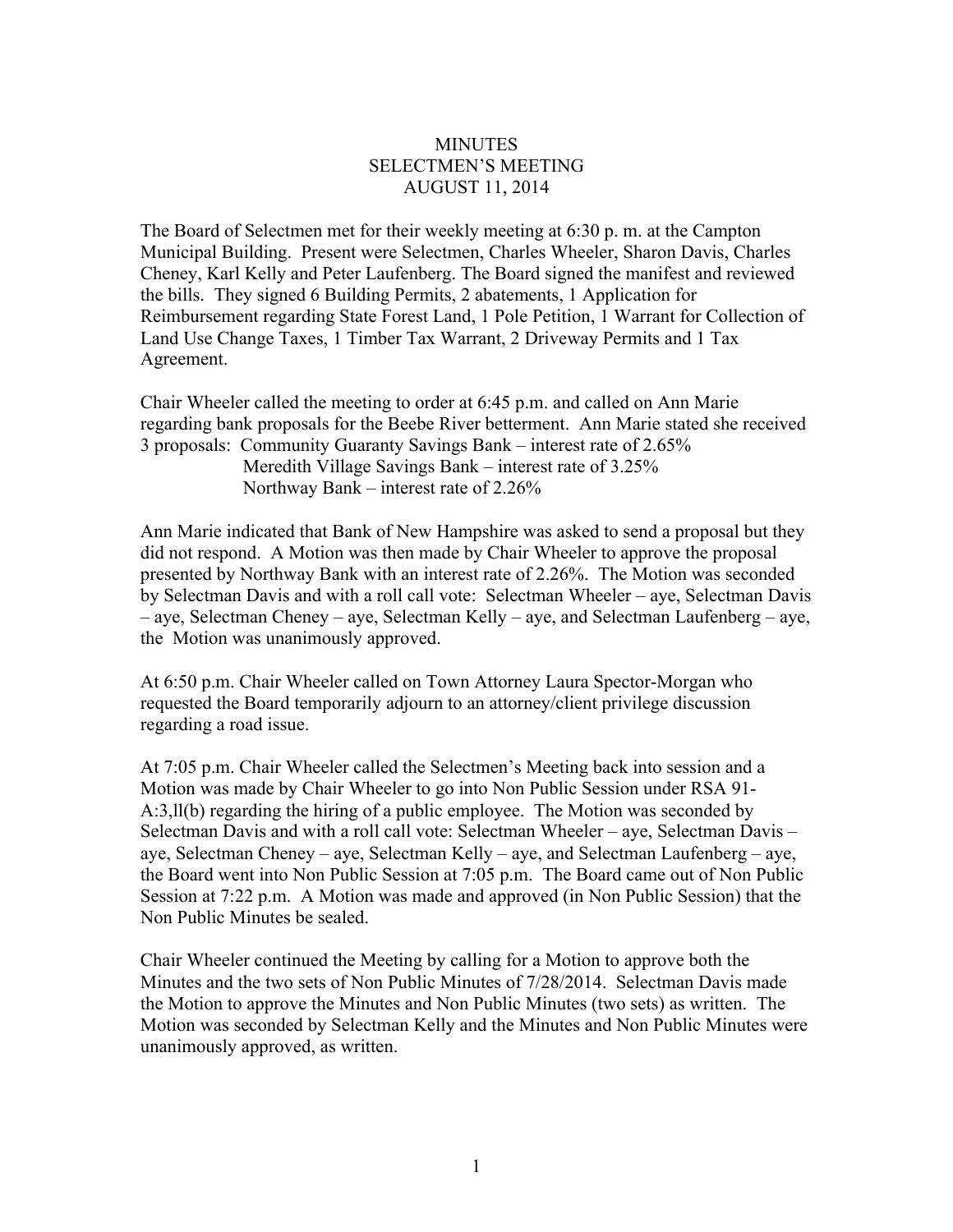Chair Wheeler then called on Ann Marie to review correspondence. Ann Marie stated that she contacted American Air Systems, Inc. regarding a problem with the thermostat in the Selectmen's Office. She said she tried calling the company who installed the system on several occasions and they never called back. The Thornton Town Office use American Air Systems, Inc. (AAS) and recommended the company. The gentlemen that came out said a new thermostat was needed and he ordered the part. Upon coming back to the Selectmen's Office for the installation Ann Marie informed him that the cooling system seemed to be working and it was decided not to install the new thermostat as it would cost \$500.00. However, AAS stressed the importance of a maintenance contract to keep the system running efficiently. AAS provided a maintenance proposal for an annual heat inspection in the fall and an annual a/c inspection in the spring (each being \$600.00) for a total cost per year of \$1,200.00. The call for coming out for the thermostat was \$100.00. Ann Marie expressed the peace of mind of having someone to call when there is a problem is important. The Board concurred a preventative maintenance agreement is necessary and unanimously approved the proposal for annual preventative maintenance in the amount of \$1,200.00.

Grafton County Economic Development Council (GCEDC) sent a letter confirming that Campton is a member of the GCEDC and sent an invitation to attend the annual meeting scheduled on September  $18<sup>th</sup>$ , at  $8:00$  a.m. at the Common Man Inn & Spa, Plymouth and breakfast will be provided at no cost. The GCEDC is inquiring if the Town would designate a representative. Selectman Peter Laufenberg (after inquiring what was involved as a representative) agreed to be the Campton's representative for the Town as he is familiar with GCEDC through his full time employment.

Lakes Region Mutual Fire Aid Association sent their Strategic Plan for March, 2014 – February 2017 and is available for anyone interested to review.

North Country Scenic Byways Council (NCSBC) sent a letter that Campton is part of the River Heritage Trail for scenic byways. With that in mind, NCSBC's advisory role over the byways is regulated by the State and it is required that every town that has a direct interest must either agree to participate (with or without a designated representative or decline to participate and affirmatively reject membership in the group. After discussion, the Board agreed to decline participation and affirmatively reject membership in the group.

Ann Marie distributed the 2014 expense budget from January through July. There was discussion concerning property liability insurance for the Blair Bridge and concern of the Police Department wages going over budget. Ann Marie explained that the figures provided reflect January through July, not just a 6-month period and the Police Department Budget was right in line. Ann Marie did mention a concern about the Electricity Budget, specifically the Blair Bridge's new account. Ann Marie mentioned that Craig Keeney would be willing to shut off half the lighting on the bridge and adjust the sensor lighting to shorter hours if the Board was in agreement. After discussion, it was agreed; however, the Board expressed that adjustments might have to be made again for the winter months.